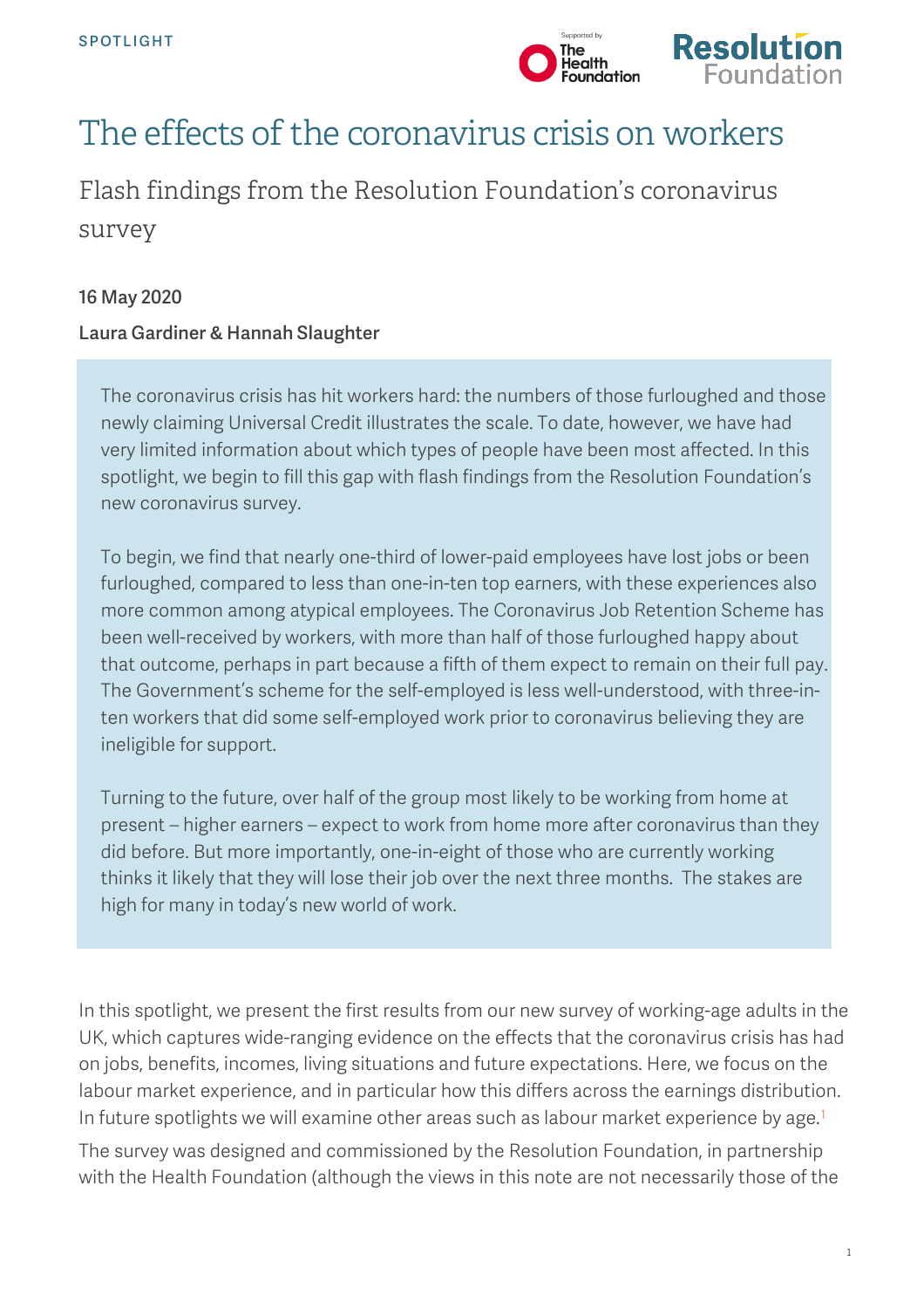

Heath Foundation). It was conducted using an online interview administered to members of the YouGov Plc UK panel, which is made up of 800,000+ individuals who have agreed to take part in surveys. The total sample size was 6,005 adults, aged 18-65 and fieldwork was undertaken during 6-11 May 2020. Figures presented here have been weighted and are representative of all GB adults (aged 18+) according to age, gender, and region. [2](#page-7-1)

# Furloughing, and job and hours losses, are much more common experiences for lowerearning employees

We first focus on the extent to which people who were in employee jobs before the coronavirus crisis have experienced changes associated with reductions in earnings and/or the amount of work being done.

[Figure 1](#page-1-0) shows a clear gradient in jobs and hours losses, and furloughing, across the earnings distribution. Close to one-third (30 per cent) of the lowest-earning fifth of employees have been furloughed or lost their job, compared to less than one-in-ten (8 per cent) of the top fifth of employee earners pre-coronavirus. In contrast, the distribution of coronavirus-related hours losses (that are associated with pay reductions) by prior earnings level is much less stark.<sup>[3](#page-7-2)</sup>

<span id="page-1-0"></span>Figure 1 One-third of the lowest-paid fifth of employees have been furloughed, or lost jobs or hours



Proportion of employees who have experienced job changes since the coronavirus outbreak, by employee earnings quintile prior to the outbreak: UK, 6-11 May 2020

Notes: Base = all UK adults aged 18-65 who had an employee job prior to the coronavirus outbreak, and provided information on their usual earnings prior to the coronavirus outbreak (apart from for the 'all employees' category). Earnings quintiles are based on net (take-home) usual employee pay prior to the coronavirus outbreak. 'Furloughed' and 'lost job' relate to employees' main job; 'lost hours and pay due to coronavirus' captures employees not in either of these first two groups who are working fewer hours than their usual hours before the coronavirus outbreak, which they state has happened for coronavirus-related reasons, and who have also experienced decreases in earnings. Source: RF analysis of YouGov, Adults aged 18 to 65 and the coronavirus (COVID-19).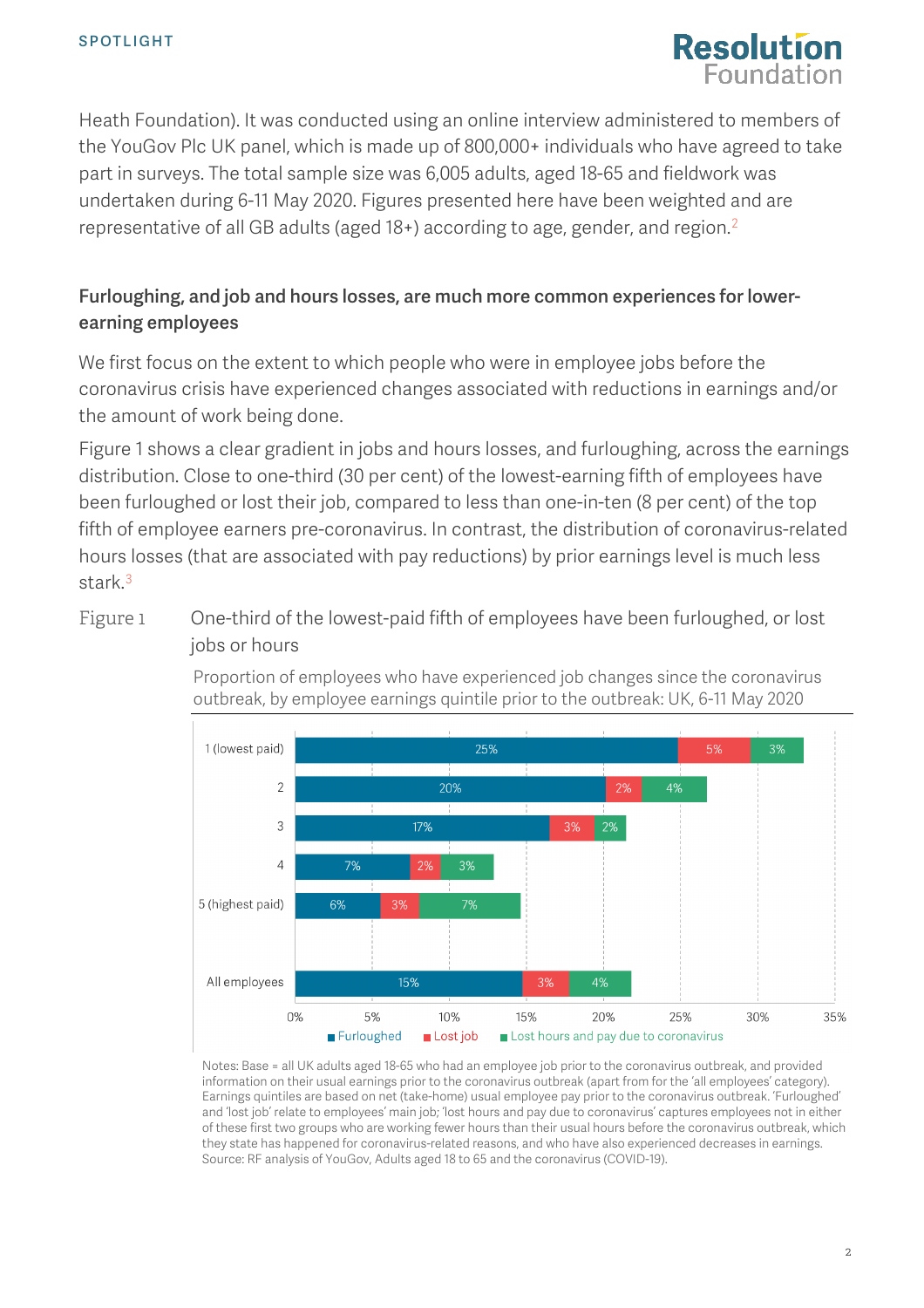

Overall, 15 per cent of employees had been furloughed from their main job in early May (a figure that rises to 21 per cent for private sector workers), while around 3 per cent of employees (a figure that rises to 4 per cent when the self-employed are included) had lost the main job they had prior to the coronavirus outbreak.

In numerical terms, our survey suggests around 4.1 million of the UK's 27.9 million employees (in December-February 2020) have been placed on furlough, somewhat lower than the  $6.3$ -7.5 [million jobs that firms have](https://twitter.com/dan_tomlinson_/status/1260180902946144256) claimed JRS support for from HM Revenue & Customs up to this point. This discrepancy is likely to be explained by a range of factors: the fact that people can have more than one job (an issue we return to below) for example; that some workers that were furloughed have since been brought back into the workplace; and that some survey respondents perhaps were unfamiliar with the term 'furlough', leading to a degree of underrecording. Likewise, the 4 per cent of workers that have lost their jobs is equivalent to 1.4 million workers – a figure which is consistent with early data on inflows to Universal Credit<sup>4</sup>, and in the same ballpark as, although lower than, forecasts for unemployment increases in the second quarter of 2020.<sup>[5](#page-7-4)</sup> Overall, it seems reasonable to suggest that the estimates of furloughing and job loss provided by our survey may be at the conservative end of the spectrum.

## <span id="page-2-0"></span>Figure 2 **Employees in atypical work are more likely to have been furloughed, or lost jobs or hours**



Proportion of employees who have experienced job changes since the coronavirus outbreak, by type of work arrangement prior to coronavirus: UK, 6-11 May 2020

Notes: Base = all UK adults aged 18-65 who had an employee job prior to the coronavirus outbreak. Employees can fall into multiple atypical work categories. 'Furloughed' and 'lost job' relate to employees' main job; 'lost hours and pay due to coronavirus' captures employees not in either of these first two groups who are working fewer hours than their usual hours before the coronavirus outbreak, which they state has happened for coronavirus-related reasons, and who have also experienced decreases in earnings.

Source: RF analysis of YouGov, Adults aged 18 to 65 and the coronavirus (COVID-19).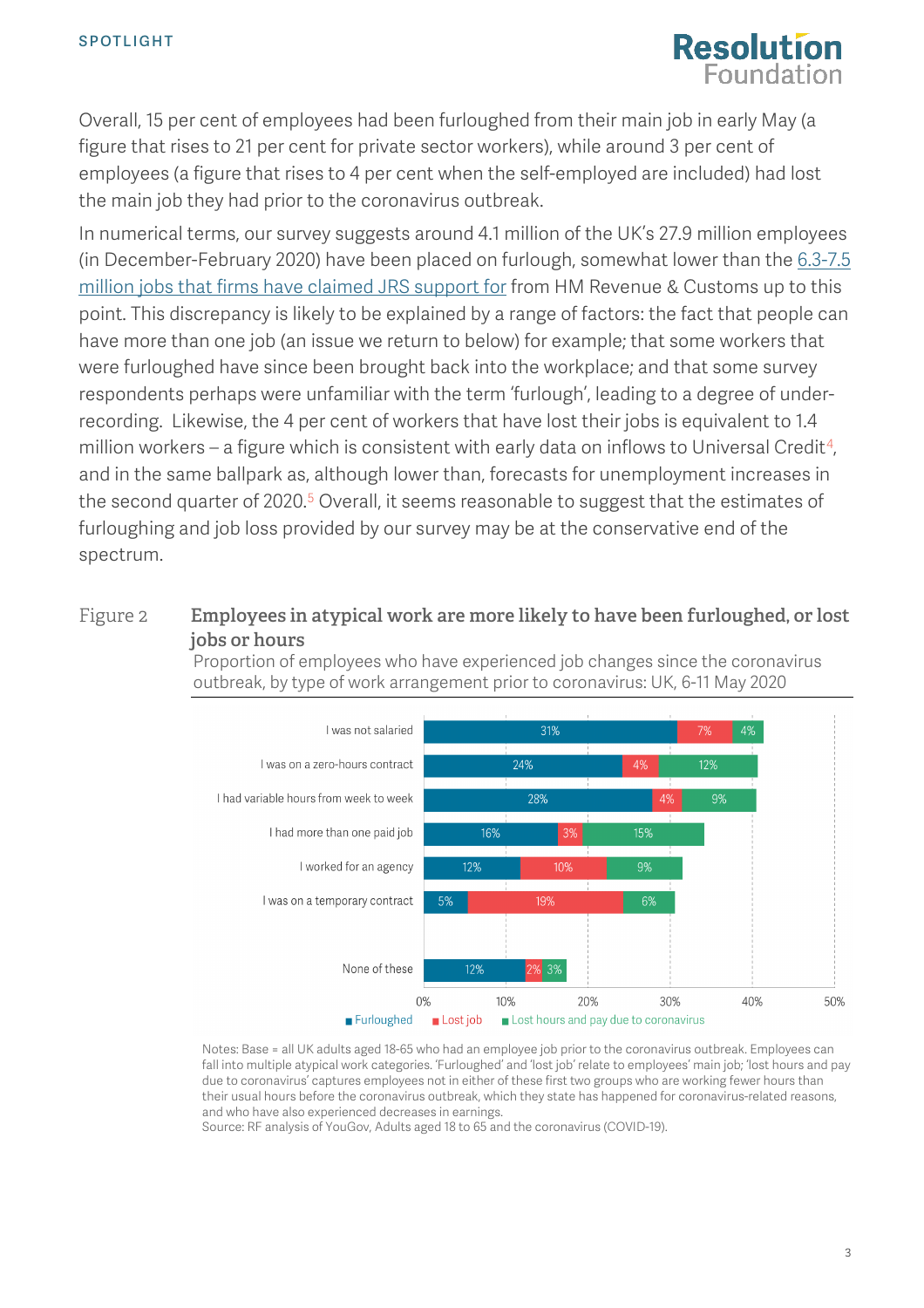

[Figure 2](#page-2-0) explores the same experiences for employees in different types of atypical work prior to coronavirus. As this makes clear, across the board employees in these types of jobs are more likely to have experienced job or hours losses, or to have been furloughed than those in more typical forms of work. For example, 31 per cent of employees with variable hours, and 28 per cent of employees on zero-hours contracts, have either lost their main job or been furloughed from it. At the extreme, almost one-fifth (19 per cent) of those previously on temporary contracts have lost their main job. These findings are consistent with previous [analysis](https://drive.google.com/file/d/1JYI4bzQ5ytmml_Vct8o-Zw7BqRsHKzsq/view) of atypical workers in the current crisis.

Finally, [Figure 3](#page-3-0) explores labour market experiences across a range of demographic characteristics. In general, there is much less variation than in the above two charts. White employees surveyed appear slightly more likely to have been furloughed than those from BAME groups surveyed, and job loss appears somewhat more common for non-parents (likely to be partly related to age, an issue we will return to in future analysis).

## <span id="page-3-0"></span>Figure 3 **There is less variation in experience of furloughing, or job or hours loss, by demographic characteristics**



Proportion of employees who have experienced job changes since the coronavirus outbreak, by demographic characteristics: UK, 6-11 May 2020

Notes: Base = all UK adults aged 18-65 who had an employee job prior to the coronavirus outbreak. 'BAME' refers to employees identifying as black, Asian or minority ethnic. 'Furloughed' and 'lost job' relate to employees' main job; 'lost hours and pay due to coronavirus' captures employees not in either of these first two groups who are working fewer hours than their usual hours before the coronavirus outbreak, which they state has happened for coronavirus-related reasons, and who have also experienced decreases in earnings.

Source: RF analysis of YouGov, Adults aged 18 to 65 and the coronavirus (COVID-19).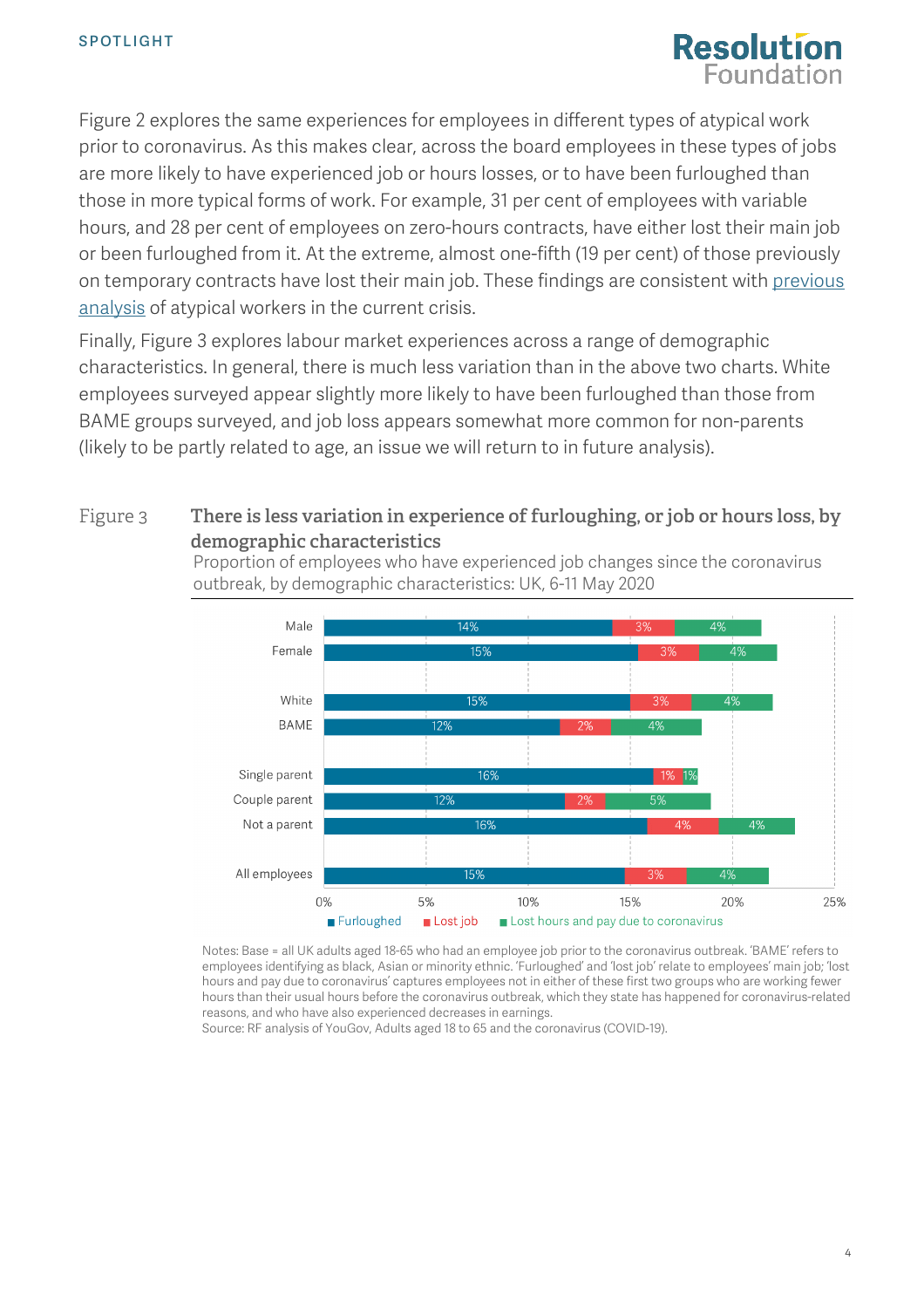

# The employee furlough scheme has been well-received, but the self-employed support scheme has yet to take off

Government support schemes such as the JRS [have been essential](https://www.resolutionfoundation.org/publications/doing-what-it-takes/) to preserving both living standards and employees' attachment to their employers during the coronavirus crisis.

The left panel of [Figure 4](#page-4-0) shows that most employees who have been furloughed by their employer are receiving either 80 per cent of their previous pay, or the £2,500 cap for higher earners. However, one-fifth of workers (20 per cent) are receiving full pay, with their employer topping up the earnings that the JRS does not cover. Meanwhile, more than half are happy about being furloughed (54 per cent), rising to seven-in-ten among the lowest paid.

The vast majority of furloughing choices were made by the employer, with only 7 per cent having volunteered to suspend their work. Worryingly, a minority of furloughed employees (also 7 per cent) say they have been asked or expected to do work while on furlough.

#### <span id="page-4-0"></span>Figure 4 **Although only a minority of workers are receiving full pay while on furlough, more than half are happy about having been furloughed** Proportion of usual pay received while on furlough, and whether happy about being furloughed, by employee earnings quintile prior to the outbreak: UK, 6-11 May 2020



Notes: Base = all UK adults aged 18-65 who were employed or self-employed prior to the coronavirus outbreak and have been furloughed by their employer, and provided information on their usual earnings prior to the coronavirus outbreak (apart from for the 'all employees' category). Earnings quintiles are based on net (take-home) usual employee pay prior to the coronavirus outbreak. The gaps in the middle of each set of bars in the right-hand panel include people who responded 'neither happy nor unhappy' or 'don't know'.

Source: RF analysis of YouGov, Adults aged 18 to 65 and the coronavirus (COVID-19).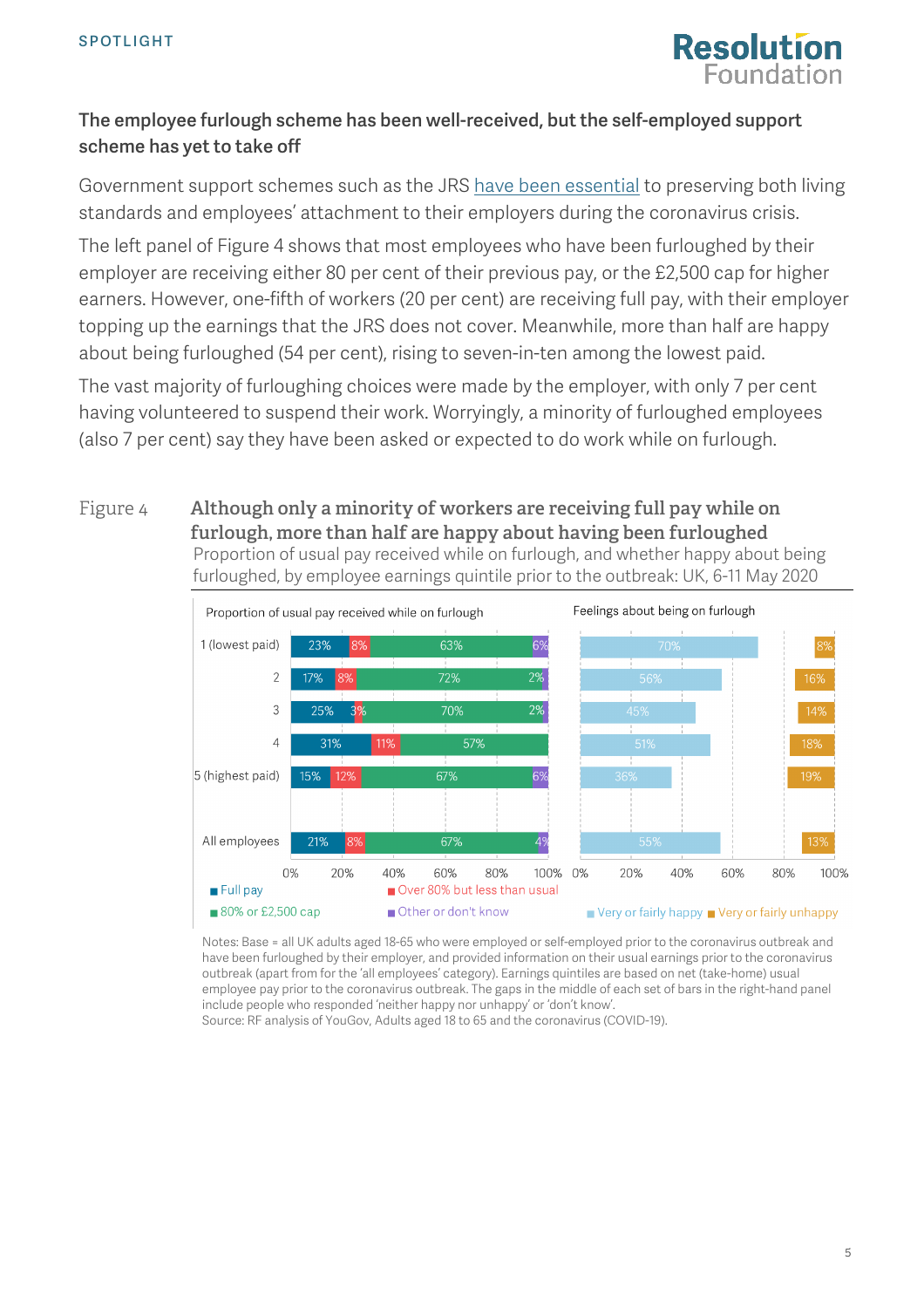

Turning to support for the self-employed, [Figure 5](#page-5-0) shows that just 39 per cent of people doing some self-employed work prior to the coronavirus crisis intend to or have applied for the Self-Employed Income Support Scheme (SEISS) (which was not yet up and running when the survey was conducted). Given [initial costings for the scheme,](https://www.resolutionfoundation.org/comment/unprecedented-support-for-employees-wages-last-week-has-been-followed-up-by-equally-significant-and-even-more-generous-support-for-the-self-employed-but-gaps-remain/) this is lower than the Government expects. For many higher earners, this is because their profits have not been hit by the coronavirus crisis (almost a quarter of the top quintile), or because they believe they are ineligible due to their pre-crisis profit levels being too high, or being incorporated (threein-ten). In contrast, lower earners are more likely to believe they are ineligible because they have not completed the required tax returns.

#### <span id="page-5-0"></span>Figure 5 **Less than two-fifths of self-employed people are have applied or are planning to apply for government support**

Whether applied or planning to apply for the Self-Employed Income Support Scheme, by self-employed earnings quintile prior to the outbreak: UK, 6-11 May 2020



Notes: Base = all UK adults aged 18-65 who were self-employed prior to the coronavirus outbreak (including those who also had employee jobs), and provided information on their usual earnings prior to the coronavirus outbreak (apart from for the 'all self-employed' category). Earnings quintiles are based on net (take-home) usual self-employed earnings prior to the coronavirus outbreak, and calculated for self-employed people only. Source: RF analysis of YouGov, Adults aged 18 to 65 and the coronavirus (COVID-19).

# Looking to the future, higher earners expect to increase remote working, but more broadly workers are concerned about losing jobs and hours

The survey results extend [our previous analysis,](https://www.resolutionfoundation.org/publications/doing-what-it-takes/) and [other survey evidence,](https://drive.google.com/file/d/1ssoMlefI6N9CBEPPsWKqy6F3M9_Wcbzu/view) showing that higher earners are most likely to be able to work from home. Over four-in-five workers in the top earnings quintile are currently working from home some or all of the time, compared to less than half in the bottom quintile, as [Figure 6](#page-6-0) shows.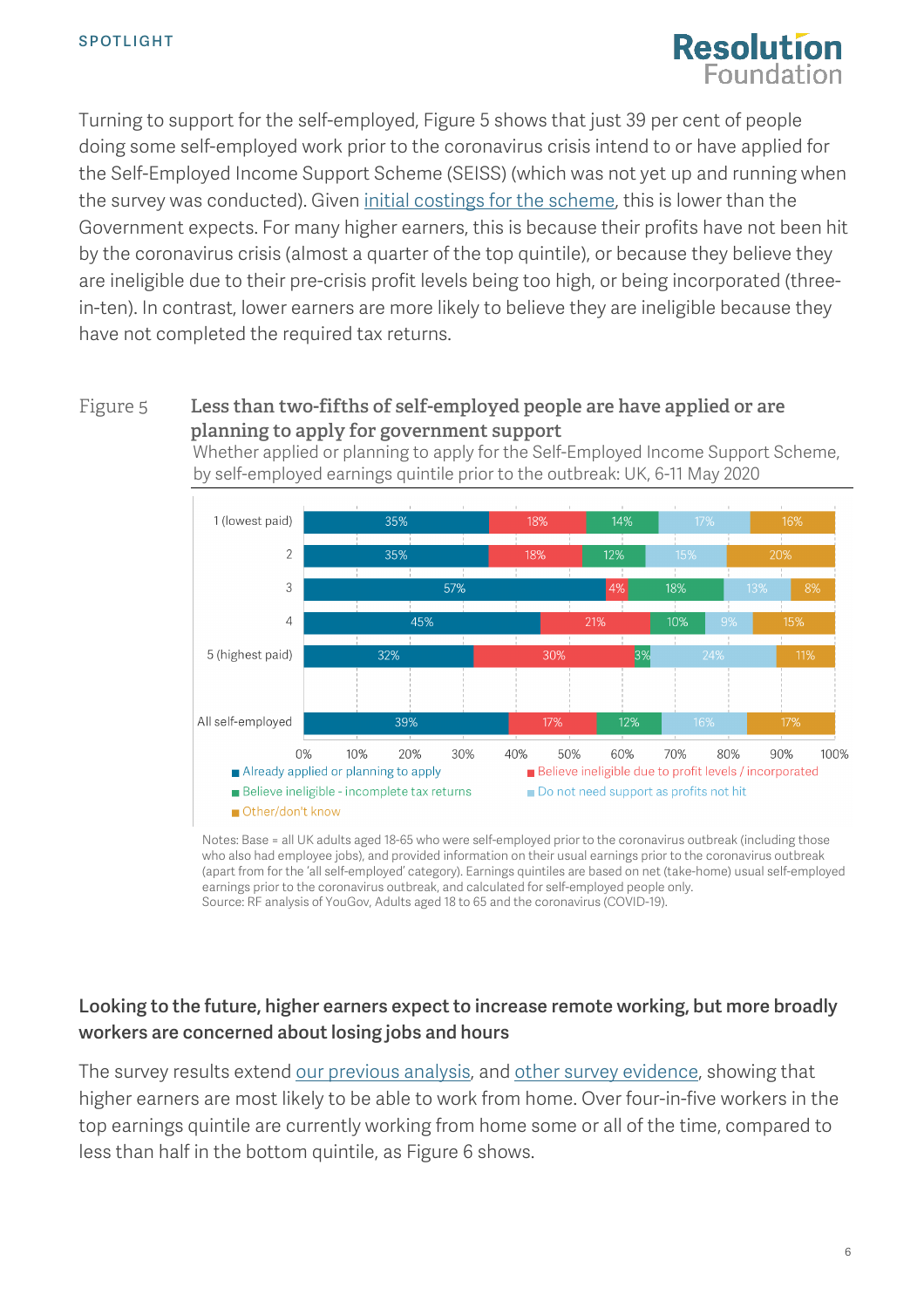<span id="page-6-0"></span>

Coronavirus is clearly changing the way we all work, but it is higher earners who are more likely to think the pandemic will change their working life for good, with over half of top earners saying they expect to work from home more after the outbreak.

### Figure 6 **Over half of the highest earners able to work from home expect to work remotely more often in the future**

Proportion of workers who are currently working from home, and who expect to work from home more after the coronavirus outbreak is over (where working from home is possible), by earnings quintile prior to the outbreak: UK, 6-11 May 2020



Notes: Base = all UK adults aged 18-65 who were employed or self-employed prior to the coronavirus outbreak, are currently working, and provided information on their usual earnings prior to the coronavirus outbreak (apart from for the 'all workers' category). Expectations for working from home after the outbreak excludes workers who cannot work from home. Earnings quintiles are based on net (take-home) usual earnings prior to the coronavirus outbreak. The gaps in the middle of each set of bars in the right-hand panel include people who responded 'about the same' or 'don't know'.

Source: RF analysis of YouGov, Adults aged 18 to 65 and the coronavirus (COVID-19).

But there are other much more important changes that could be afoot, with a share of workers concerned about whether they will have (much) work at all in the near future. [Figure](#page-7-5)  [7](#page-7-5) set out workers' near-term expectations, and shows that one-in-eight workers (13 per cent) think that it is likely they will lose their job in the next three months; more than one-in-seven (15 per cent) believe they will be furloughed; and nearly a quarter (23 per cent) think that their hours will be reduced.